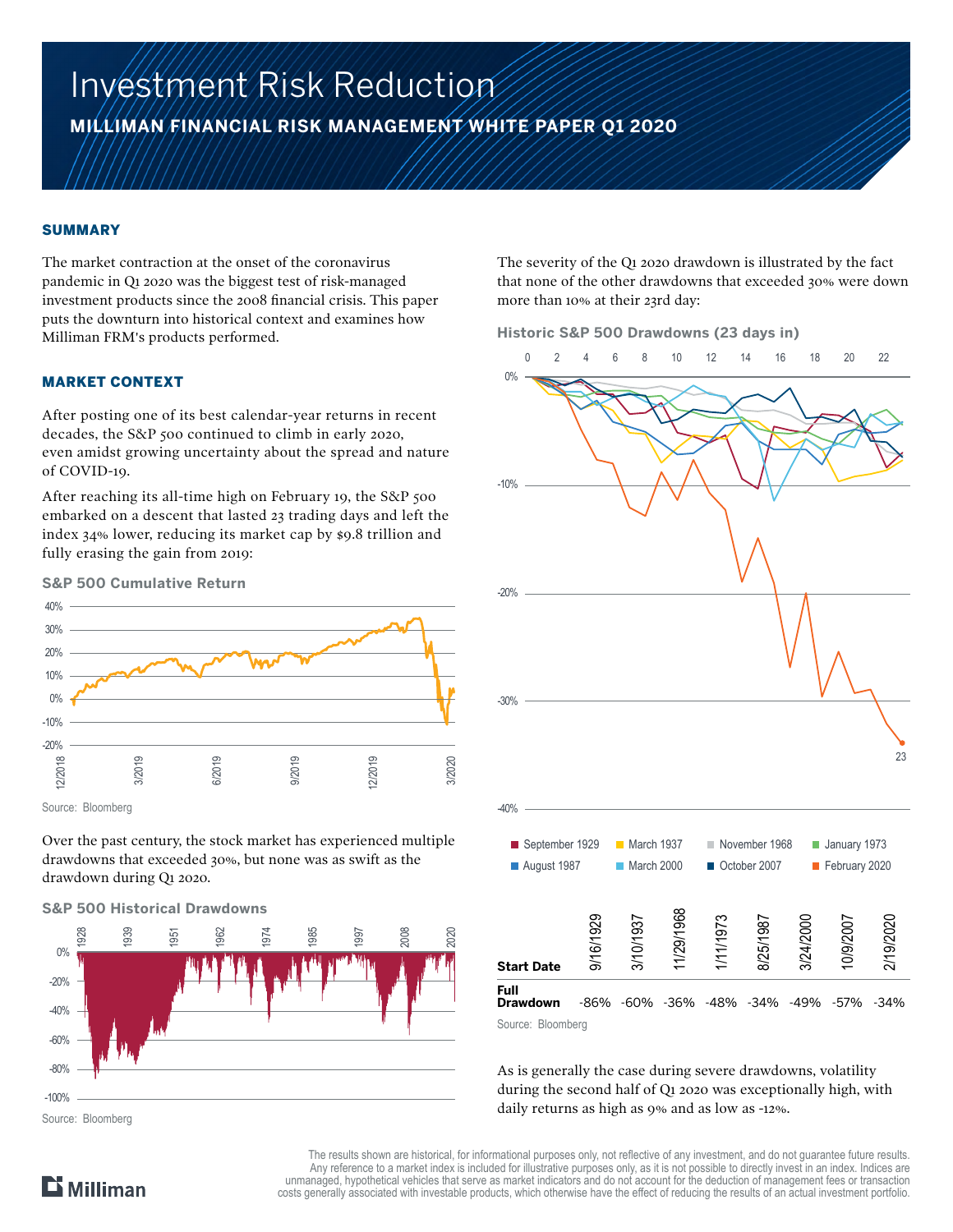#### **S&P 500 Daily Change (2019 - Q1 2020)**



For the seven trading days ended on March 17, the S&P 500 experienced an average daily absolute change of 7.7%, a level exceeded only in 1929 at the onset of the great depression.

**S&P 500 7-Day Average (Daily Absolute Change)**



Source: Bloomberg

The options market was also pricing in record levels of volatility, pushing the Cboe Volatility Index (VIX) through its previous all-time high from 2008.



As late as the end of January, the near-term moneyness structure was exhibiting a smirkish smile that is often characteristic of option markets during periods of relative calm.

**S&P 500 Volatility Surface on January 29**



By mid-March, vol's term structure had shifted higher and steeper across the moneyness spectrum:

#### **S&P 500 Volatility Surface on March 16**





The results shown are historical, for informational purposes only, not reflective of any investment, and do not guarantee future results. Any reference to a market index is included for illustrative purposes only, as it is not possible to directly invest in an index. Indices are unmanaged, hypothetical vehicles that serve as market indicators and do not account for the deduction of management fees or transaction costs generally associated with investable products, which otherwise have the effect of reducing the results of an actual investment portfolio.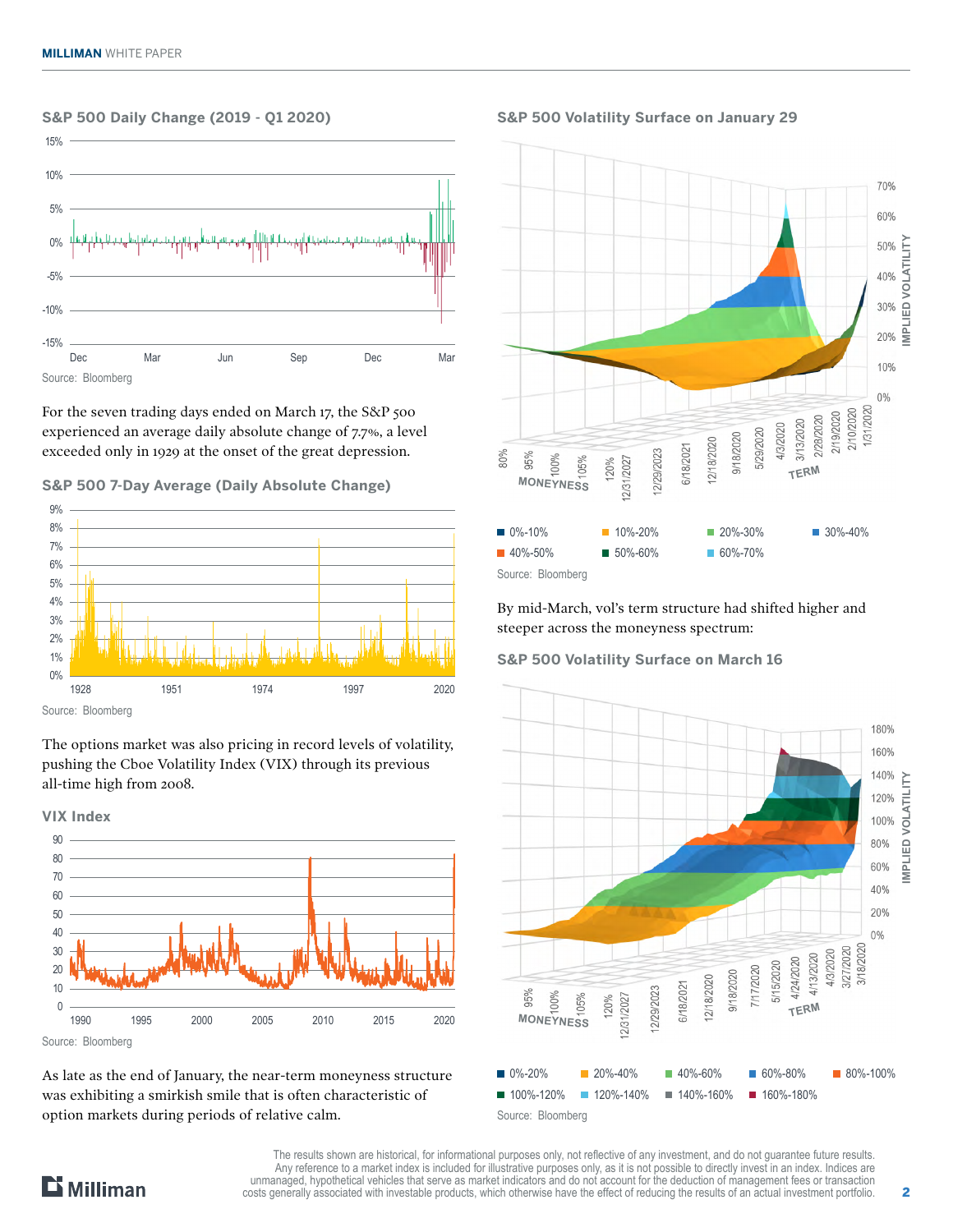As part of our ongoing research and analysis of the option market, we estimate the option-implied probability of drawdowns of varying magnitude. Throughout January and most of February, our research of option prices indicated virtually no probability of a 30% drawdown occurring by the end of March. This indicates that even option markets, which can sometimes anticipate severe drawdown risk, didn't expect markets to go down by as much as they did.

**Estimated Option-Implied Probability of S&P 500 Closing at 2337.40 (30% drawdown on the January 1 value) or Lower on 3/23/2020**



Source: Bloomberg and calculations by Milliman FRM

#### **Option-Implied Probability of 35% S&P 500 Drawdown at Evergreen 29-36 Day Horizon**



Source: Bloomberg and calculations by Milliman FRM

This historically swift drawdown and high volatility put our risk management products to the test. What follows is a description of our various products and an overview of how they fared. Spoiler alert: they did what they were designed to do.

RESULTS BASED ON SIMULATED OR HYPOTHETICAL PERFORMANCE RESULTS HAVE CERTAIN INHERENT LIMITATIONS. UNLIKE THE RESULTS SHOWN IN AN ACTUAL PERFORMANCE RECORD, THESE RESULTS DO NOT REPRESENT ACTUAL TRADING. ALSO, BECAUSE THESE TRADES HAVE NOT ACTUALLY BEEN EXECUTED, THESE RESULTS MAY HAVE UNDER-OR OVER-COMPENSATED FOR THE IMPACT, IF ANY, OF CERTAIN MARKET FACTORS, SUCH AS LACK OF LIQUIDITY. SIMULATED OR HYPOTHETICAL TRADING PROGRAMS IN GENERAL ARE ALSO SUBJECT TO THE FACT THAT THEY ARE DESIGNED WITH THE BENEFIT OF HINDSIGHT. NO REPRESENTATION IS BEING MADE THAT ANY ACCOUNT WILL OR IS LIKELY TO ACHIEVE PROFITS OR LOSSES SIMILAR TO THESE BEING SHOWN. MILLIMAN DOES NOT MANAGED THE UNDERLYING FUND.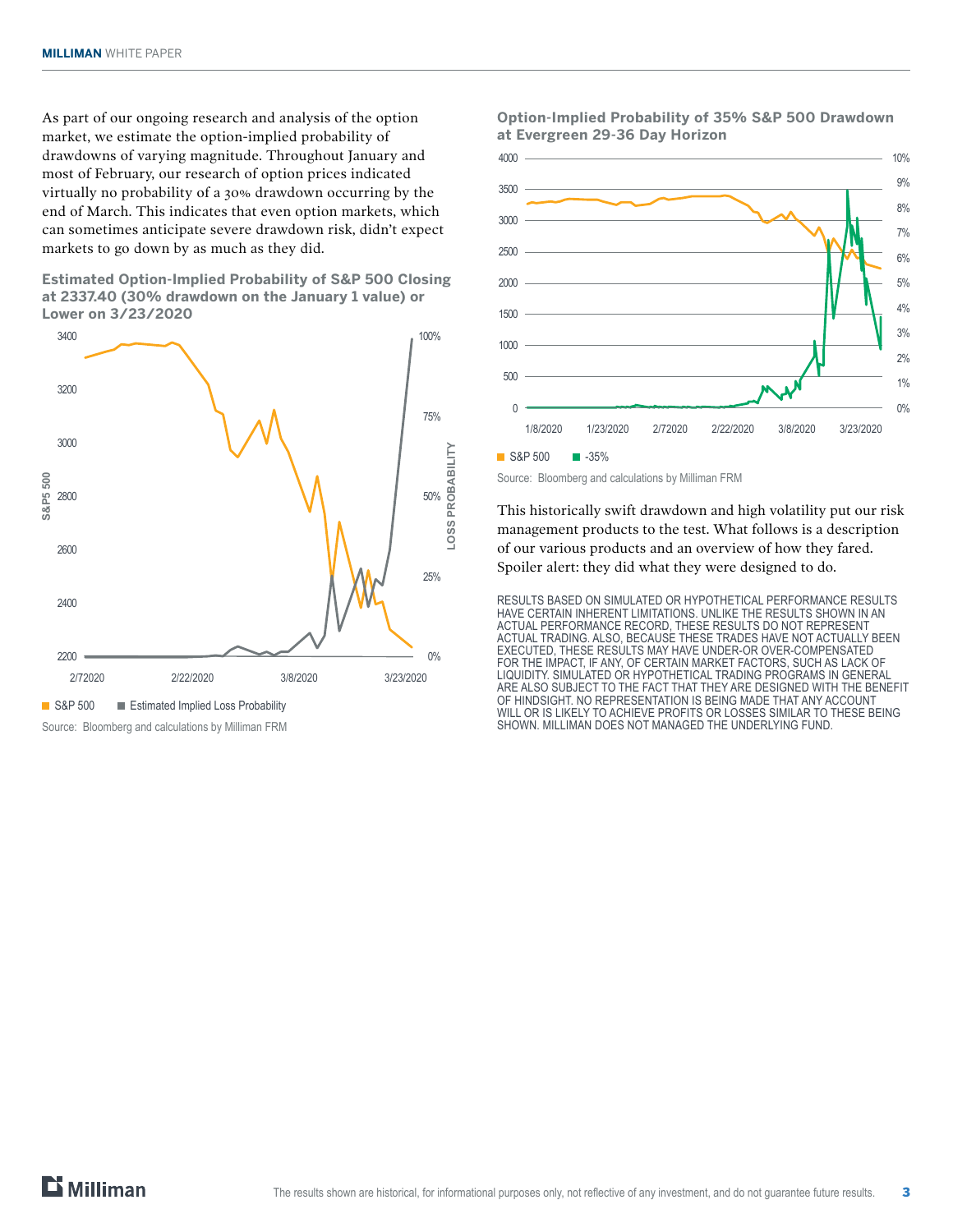## Milliman Financial Risk Management Products: Risk Reduction in Q1 2020

#### AGGREGATE DERIVATIVES AND EQUITY TRADES ―NOTIONAL TRADED AND POSITIVE PnL GENERATED

In addition to creating investment risk management products, Milliman FRM also implements them through its global trading teams located in Chicago, London, and Sydney. As the market began to decline and volatility began to rise in late February, our traders executed hundreds of trades, totaling billions of dollars in notional amounts, across a variety of instruments and markets, including ETFs, options and futures.

Over the course of 23 trading days between February 19 through March 23, Milliman FRM traded futures contracts across 11 different markets, totaling \$21.5 billion in notional volume for our fund-based products. This activity contributed to a reduction in both volatility and in downside participation, resulting in a net positive P&L of \$3.5 billion for our clients.

Amongst the contracts traded, the S&P 500 e-mini represented the largest share, with \$12.8 billion in notional volume, and generating a positive P&L of \$2 billion. Other contracts traded included the EuroSTOXX 500, S&P Mid 400, e-mini Russell, FTSE 100, MSCI EM, MSCI EAFE, Topix and Nikkei 225. In spite of the challenging market conditions and extreme market turbulence, Milliman FRM continued to manage all products per client mandates. Milliman FRM traders remained focused on achieving best execution for hedging programs and products by monitoring market conditions, and maintaining close contact with all the top tier banks/brokers and FCMs with whom we work and carry out trading.

#### THE MILLIMAN MANAGED RISK STRATEGY© (MMRS)

is a customizable dynamic portfolio risk management strategy that seeks to:

- Prevent portfolio volatility from exceeding a designated threshold
- Capture long-term growth in up markets
- Defend against losses during sustained market declines

MMRS consists of two integrated and flexible components, volatility management and capital protection, that work in tandem to pursue the strategy objectives.

To examine MMRS' Q1 2020 performance, we look here at the S&P 500 Managed Risk 2.0 Index as a proxy. This index incorporates many of the same features used in MMRS and is used as a benchmark for investment products that integrate MMRS.

The S&P 500 Managed Risk 2.0 Index (MR 2.0) is composed of the S&P 500 Index, the S&P U.S. Treasury Bond Current 5-Year Index, and the S&P U.S. Treasury Bill 0-3 Month Index. The allocations to the underlying indexes are based on their

realized volatilities and are calculated to prevent the volatility of the MR 2.0 Index from exceeding its threshold of 22%.

The MR 2.0 Index also employs a capital protection strategy that produces an additional cushion against losses during significant and sustained market declines. This is achieved through tail hedging rooted in dynamic put option replication techniques.

Analysis: Year-to-date through the S&P 500 all-time high on February 19, MR 2.0 maintained a 100% allocation to equities and fully participated in the S&P 500's ascent. As equity market volatility began to increase above the MR 2.0 22% volatility threshold, the fund began to allocate out of the S&P 500 Index and into the S&P U.S. Treasury Bond Current 5-Year Index. Its first deallocation reduced its equity exposure on February 27 by its daily maximum of 10 percentage points and was followed up with an identical reduction the next day.



**MR 2.0: Equity Allocation**

The results shown are historical, for informational purposes only, not reflective of any investment, and do not guarantee future results.



Source: Bloomberg and calculations by Milliman FRM

#### **Cumulative Returns**

# $E$  Milliman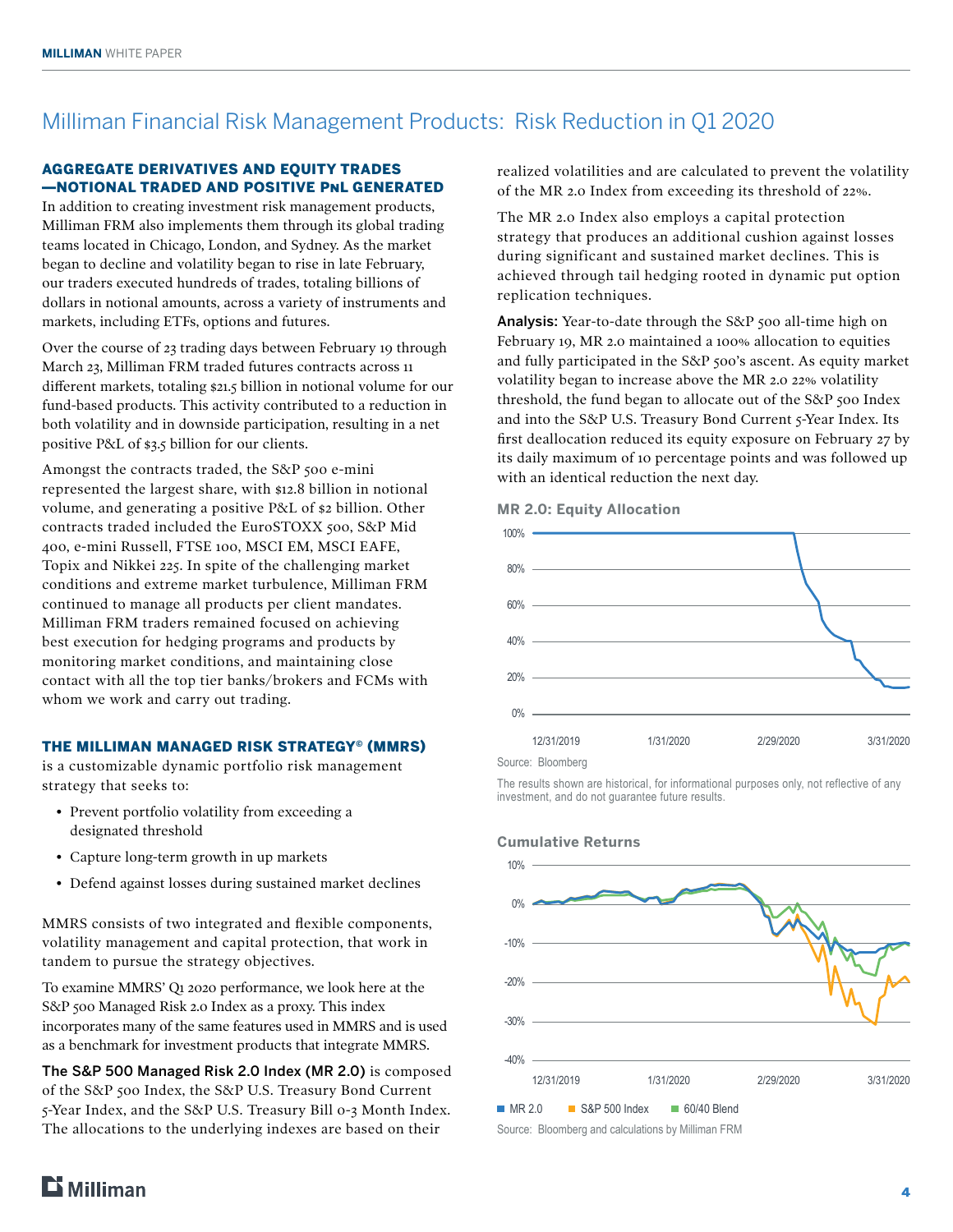By March 16, when the VIX hit its all-time high, MR 2.0 had reduced its equity allocation to 27%, which helped to significantly reduce its volatility and limit its drawdown.

| 01 20 20   | <b>MR 2.0</b> | <b>S&amp;P 500 Index</b> | 60/40 Blend |
|------------|---------------|--------------------------|-------------|
| Return     | $-9.7%$       | $-19.6%$                 | $-10.5%$    |
| Volatility | 21.6%         | 57.0%                    | 30.7%       |
| Drawdown   | $-16.6%$      | $-33.8%$                 | $-20.9%$    |
| Max Vol    | 32.2%         | 95.7%                    | 51.4%       |

Source: Bloomberg and calculations by Milliman FRM

THE MILLIMAN MANAGED RISK PARITY GROWTH

INDEX (MMRPG) is a benchmark for a risk parity product that Milliman FRM subadvises. It measures the results of the dynamic asset allocation approach of risk parity with the risk mitigating features of volatility management. MMRPG determines portfolio asset allocations based on the risk of each individual asset. Rather than passively letting risk be a byproduct of weights, MMRP dynamically assigns weights as a function of risk. Approaching it in this way limits the effect that any single asset class can have on portfolio performance.

In addition to its risk-based asset allocation, MMRPG uses ongoing volatility management to limit portfolio risk. To prevent portfolio volatility from rising above its designated threshold, the portfolio de-allocates into cash. This helps to stabilize portfolio risk and reduce portfolio drawdowns. MMRPG holds ETFs allocated across U.S. stocks, international stocks, long-term Treasuries, REITs, and gold.

The Milliman Managed Risk Growth Index has a 10% volatility threshold. Its implementation of volatility management is carried out by making pro rata allocations out of the respective ETFs and into cash.

Analysis: MMRPG's deallocation into cash during Q1 2020 was its highest level on record. As the volatility of both equities and long-term Treasuries increased, the volatility of the index began to test its 10% threshold, triggering a de-allocation to cash beginning on March 11 and peaking at 66% on March 26:

#### **MMRPG Index: Cash Allocation**



Source: Bloomberg

#### **Cumulative Returns**



Source: Bloomberg and calculations by Milliman FRM

This deallocation helped to reduce losses, volatility, and drawdown. In addition to achieving a higher YTD return through the beginning of the selloff, MMRPG generated an excess return of approximately 870 basis points over a 60/40 stock/bond blend<sup>1</sup>, exhibited half the volatility, and experienced about half of the drawdown.

| Q1 2020    | <b>MMRPG Index</b> | 60/40 Blend |
|------------|--------------------|-------------|
| Return     | $-1.8%$            | $-10.5%$    |
| Volatility | 13.9%              | 30.7%       |
| Drawdown   | $-11.1%$           | $-20.9%$    |
| Max Vol    | 22.6%              | 51.4%       |

Source: Bloomberg and calculations by Milliman FRM

Other results shown are historical, for informational purposes only, not reflective of any investment, and do not guarantee future results. Any reference to a market index is included for illustrative purposes only, as it is not possible to directly invest in an index. Indices are unmanaged, hypothetical vehicles that serve as market indicators and do not account for the deduction of management fees or transaction costs generally associated with investable products, which otherwise have the effect of reducing the results of an actual investment portfolio.



<sup>60/40</sup> RESULTS BASED ON SIMULATED OR HYPOTHETICAL PERFORMANCE RESULTS HAVE CERTAIN INHERENT LIMITATIONS. UNLIKE THE RESULTS SHOWN IN AN ACTUAL PERFORMANCE RECORD, THESE RESULTS DO NOT REPRESENT ACTUAL TRADING. ALSO, BECAUSE THESE TRADES HAVE NOT ACTUALLY BEEN EXECUTED, THESE RESULTS MAY HAVE UNDER-OR OVER-COMPENSATED FOR THE IMPACT, IF ANY, OF CERTAIN MARKET FACTORS, SUCH AS LACK OF LIQUIDITY. SIMULATED OR HYPOTHETICAL TRADING PROGRAMS IN GENERAL ARE ALSO SUBJECT TO THE FACT THAT THEY ARE DESIGNED WITH THE BENEFIT OF HINDSIGHT. NO REPRESENTATION IS BEING MADE THAT ANY ACCOUNT WILL OR IS LIKELY TO ACHIEVE PROFITS OR LOSSES SIMILAR TO THESE BEING SHOWN. MILLIMAN DOES NOT MANAGED THE UNDERLYING FUND.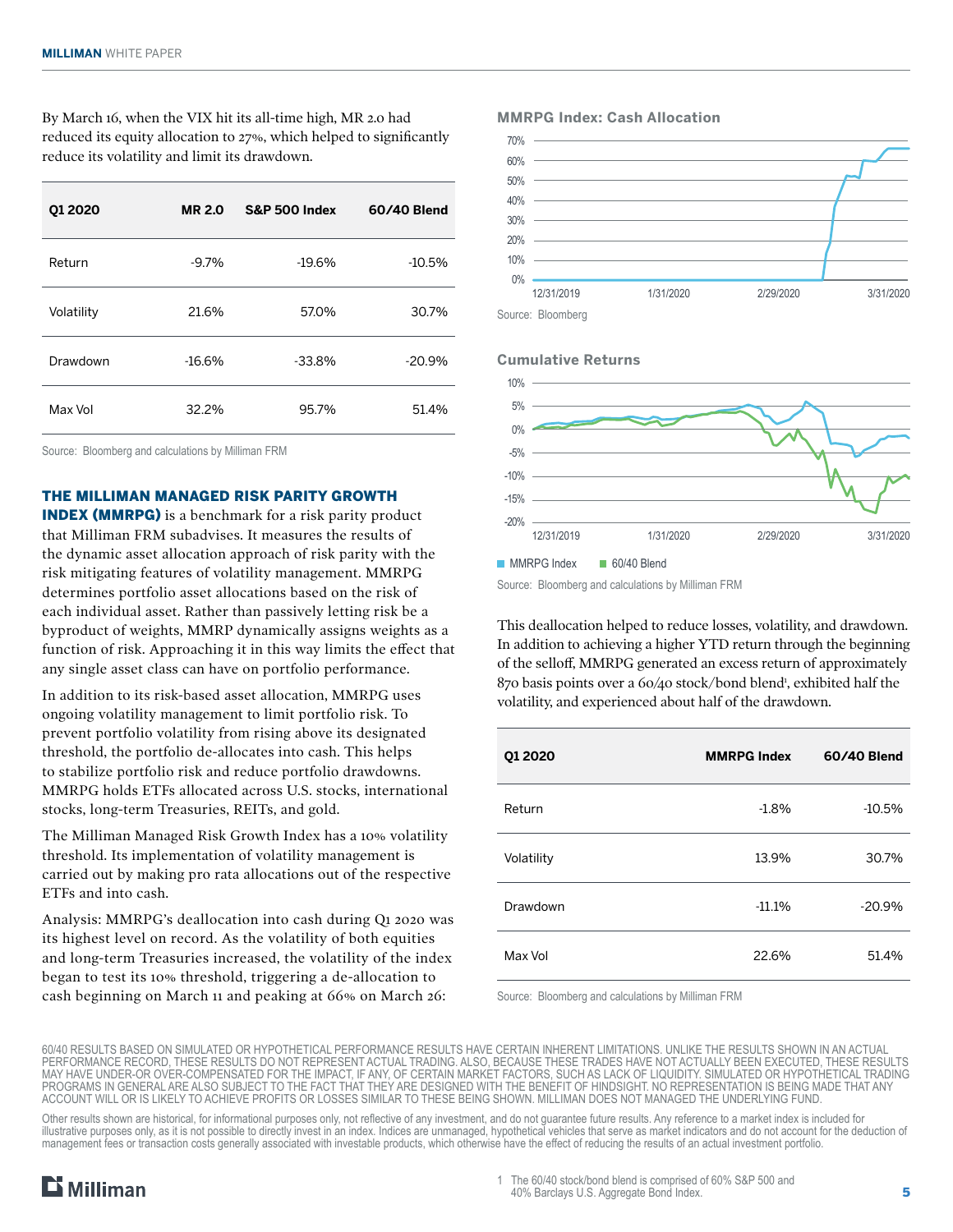#### MILLIMAN DEFINED OUTCOME (D.O.) PRODUCTS

are designed to create clearly defined investment outcomes across broad asset classes and through a variety of product structures. A defined outcome investment is one that restructures an investment's upside and/or downside participation, over a specified outcome period.

The suite of Cboe S&P 500 Buffer Protect Indexes are designed to measure target outcome returns on the S&P 500 price index. Milliman sub-advises defined outcome investment products that pursue results similar to those being measured by the indexes. The Cboe S&P 500 15% Buffer Protect Index April Series had a cap of 11.42% with a buffer against the first 15% of losses, and an outcome period of one year.

Heading into 2020, the index cap had last reset on April 1, 2019. When the selloff began, the index was just six weeks away from the end of its outcome period and its 2020 reset. At the end of 2019 it was up 9.2% from its April 1 reset and had climbed another 1.5% through February 19, 2020.

When the market started to sell off and volatility began to rise, the index exhibited less sensitivity to market movements on account of its 15% buffer. The index buffer is created through a hypothetical put spread – the simultaneous purchase of an at-themoney put option and sale of a 15% out-of-the-money put option.

**Cumulative Returns**



**Q1 2020 S&P 500 15% Buffer S&P 500 Index 60/40 Blend** Return -5.7% -19.6% -10.5% Volatility 24.5% 57.0% 30.7% Drawdown -13.8% -33.8% -20.9% Max Vol 42.0% 95.7% 51.4%

Source: Bloomberg and calculations by Milliman FRM

As the market sold off, the buffer helped to reduce the fund's participation in the downturn. In addition to generating significant excess return, the Buffer Protect Index exhibited less volatility than a 60/40 blend, and just half the volatility of the S&P 500. It also experienced about half the drawdown and maximum volatility of the S&P 500.

60/40 RESULTS BASED ON SIMULATED OR HYPOTHETICAL PERFORMANCE RESULTS HAVE CERTAIN INHERENT LIMITATIONS. UNLIKE THE RESULTS SHOWN IN AN ACTUAL PERFORMANCE RECORD, THESE RESULTS DO NOT REPRESENT ACTUAL TRADING. ALSO, BECAUSE THESE TRADES HAVE NOT ACTUALLY BEEN EXECUTED, THESE RESULTS MAY HAVE UNDER-OR OVER-COMPENSATED FOR THE IMPACT, IF ANY, OF CERTAIN MARKET FACTORS, SUCH AS LACK OF LIQUIDITY. SIMULATED OR HYPOTHETICAL TRADING PROGRAMS IN GENERAL ARE ALSO SUBJECT TO THE FACT THAT THEY ARE DESIGNED WITH THE BENEFIT OF HINDSIGHT. NO REPRESENTATION IS BEING MADE THAT ANY ACCOUNT WILL OR IS LIKELY TO ACHIEVE PROFITS OR LOSSES SIMILAR TO THESE BEING SHOWN. MILLIMAN DOES NOT MANAGED THE UNDERLYING FUND.

Other results shown are historical, for informational purposes only, not reflective of any investment, and do not guarantee future results. Any reference to a market index is included for illustrative purposes only, as it is not possible to directly invest in an index. Indices are unmanaged, hypothetical vehicles that serve as market indicators and do not account for the deduction of management fees or transaction costs generally associated with investable products, which otherwise have the effect of reducing the results of an actual investment portfolio.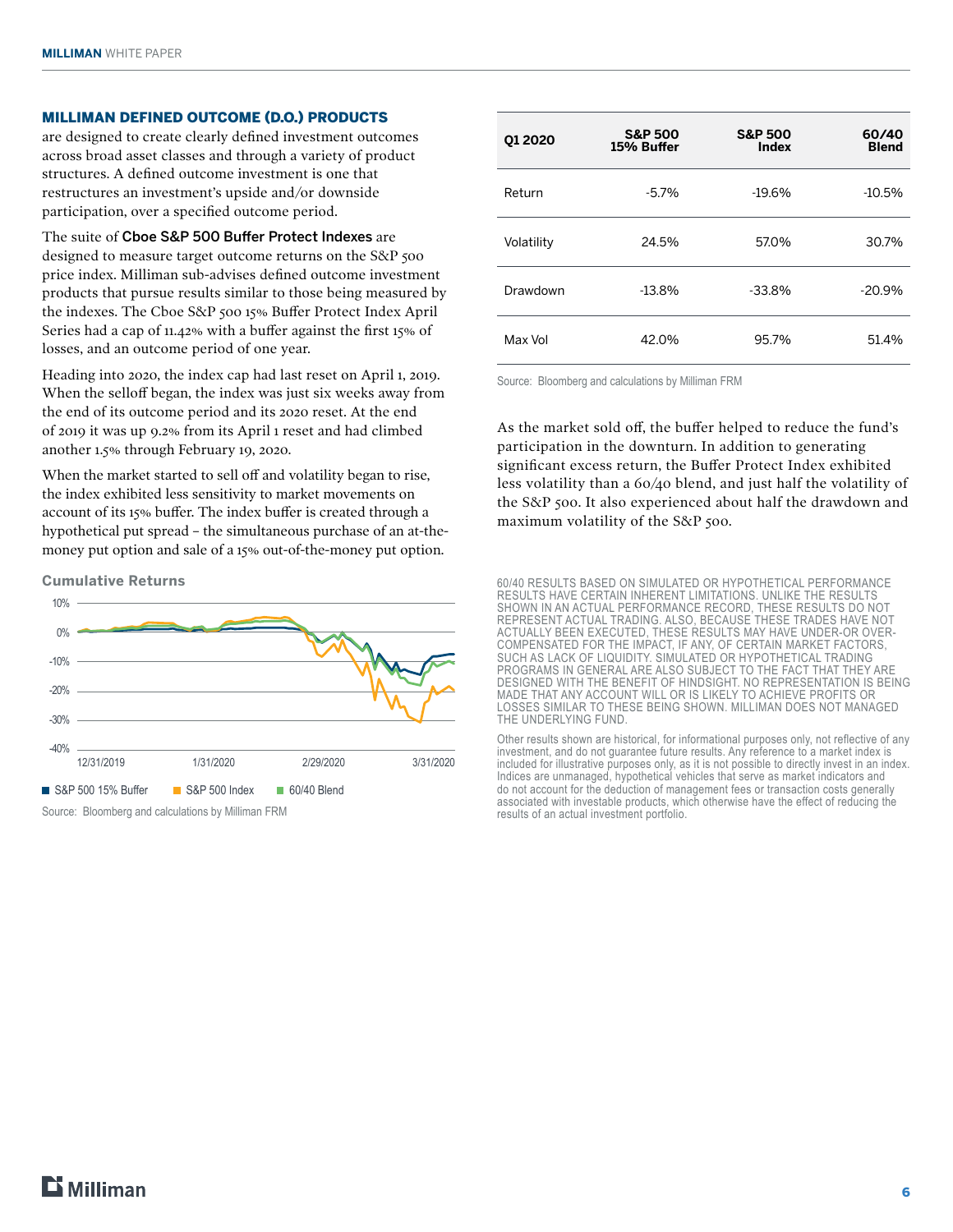#### **Q1 2020 Summary Table**

|            | <b>MR 2.0</b> | <b>MMRPG Index</b> | <b>S&amp;P 500</b><br>15% Buffer | <b>S&amp;P 500</b><br>Index | 60/40<br><b>Blend</b> |
|------------|---------------|--------------------|----------------------------------|-----------------------------|-----------------------|
| Return     | $-9.7\%$      | $-1.8%$            | $-5.7\%$                         | $-19.6%$                    | $-10.5%$              |
| Volatility | 21.6%         | 13.9%              | 24.5%                            | 57.0%                       | 30.7%                 |
| Drawdown   | $-16.6%$      | $-11.1\%$          | $-13.8%$                         | $-33.8%$                    | $-20.9%$              |
| Max Vol    | 32.2%         | 22.6%              | 42.0%                            | 95.7%                       | 51.4%                 |
|            |               |                    |                                  |                             |                       |

Source: Bloomberg and calculations by Milliman FRM

60/40 RESULTS BASED ON SIMULATED OR HYPOTHETICAL PERFORMANCE RESULTS HAVE CERTAIN INHERENT LIMITATIONS. UNLIKE THE RESULTS SHOWN IN AN ACTUAL PERFORMANCE RECORD, THESE RESULTS DO NOT REPRESENT ACTUAL TRADING. ALSO, BECAUSE THESE TRADES HAVE NOT ACTUALLY BEEN EXECUTED, THESE RESULTS MAY HAVE UNDER-OR OVER-COMPENSATED FOR THE IMPACT, IF ANY, OF CERTAIN MARKET FACTORS, SUCH AS LACK OF LIQUIDITY. SIMULATED OR HYPOTHETICAL TRADING PROGRAMS IN GENERAL ARE ALSO SUBJECT TO THE FACT THAT THEY ARE DESIGNED WITH THE BENEFIT OF HINDSIGHT. NO REPRESENTATION IS BEING MADE THAT ANY ACCOUNT WILL OR IS LIKELY TO ACHIEVE PROFITS OR LOSSES SIMILAR TO THESE BEING SHOWN. MILLIMAN DOES NOT MANAGED THE UNDERLYING FUND.

Other results shown are historical, for informational purposes only, not reflective of any investment, and do not quarantee future results. Any reference to a market index is included for illustrative purposes only, as it is not possible to directly invest in an index. Indices are unmanaged, hypothetical vehicles that serve as market indicators and do not account for the deduction of management fees or transaction costs generally associated with investable products, which otherwise have the effect of reducing the results of an actual investment portfolio.

## **Conclusion**

Just as the coronavirus pandemic itself was largely unexpected, so too was the market turmoil that it caused. This downturn, much like the others that preceded it, has again shed light on the essence and nature of risk. It's not about what is happening currently; it's about what might happen or could happen. It is precisely because it exists in the future that we can't know exactly when, where or how it will manifest.

In the 21st century, notwithstanding massive advances made in our ability to manage risk, we still aren't able to eliminate it entirely. If Descartes could say in the 15th century, "I think, therefore I am," we might say today, "I'm at risk, therefore I am." Risk not only confirms existence, but is also intricately interwoven

into existence. No matter how proficient we might become at managing it, we will never be able to entirely rid the world of it.

Within the domains of asset management and financial planning, nowhere is risk management more important than for investors who rely on their assets to meet their liabilities and are exposed to sequence-of-returns risk. As a global pioneer in financial risk management, Milliman designs products to provide exposure to growth assets while dynamically managing against the risks of elevated volatility and extended drawdowns. The coronavirus contraction in 2020 has shown again the immense value of our risk-managed products and their ability to help investors mitigate investment risk.

#### AUTHORS

Adam Schenck CFA, FRM *Managing Director Head of Fund Services* [adam.schenck@milliman.com](mailto:adam.schenck%40milliman.com%20?subject=Strategies%20Risk%20Reduction) **in** 



Jeff Greco FRM *Senior Director Portfolio Manager* [jeff.greco@milliman.com](mailto:jeff.greco%40milliman.com?subject=Strategies%20Risk%20Reduction) *in* 

Joe Becker FRM *Director Portfolio Strategist* [joe.becker@milliman.com](mailto:joe.becker%40milliman.com?subject=Strategies%20Risk%20Reduction) **in** 

Ram Kelkar CFA *Managing Director Capital Markets* [ram.kelkar@milliman.com](mailto:ram.kelkar%40milliman.com?subject=Strategies%20Risk%20Reduction) in